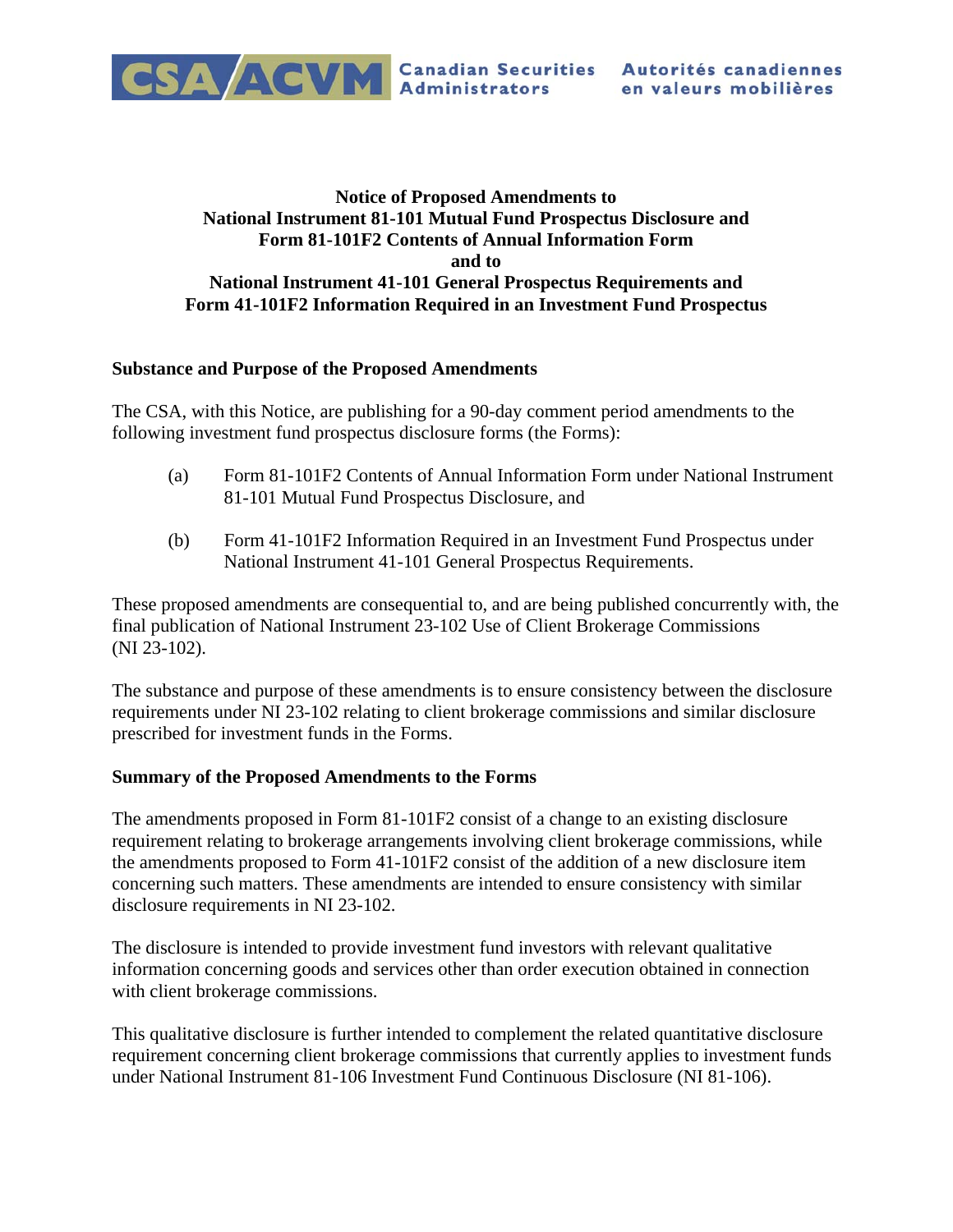## **Authority for Proposed Amendments (Ontario)**

In those jurisdictions in which the proposed amendments to the Forms are to be adopted or made as rules or regulations, the securities legislation in each of those jurisdictions provides the securities regulatory authority with rule-making or regulation-making authority.

In Ontario, the following provisions of the Securities Act (Ontario) (the Act) provide the Ontario Securities Commission (the OSC) with authority to make the proposed consequential amendments to the Forms:

- Paragraph 143(1)16 of the Act authorizes the OSC to make rules in respect of the distribution of securities, including by establishing requirements in respect of distributions of securities by means of a simplified prospectus or other form of disclosure document.
- Paragraph 143(1)31 of the Act authorizes the OSC to make rules regulating investment funds and the distribution and trading of securities of investment funds, including by prescribing additional disclosure requirements in respect of investment funds.
- Paragraph 143(1)39 of the Act authorizes the OSC to make rules requiring or respecting the media, format, preparation, form, content, execution, certification, dissemination and other use, filing and review of all documents required under or governed by the Act, the regulations or the rules and all documents determined by the regulations or the rules to be ancillary to the documents.

### **Alternatives Considered and Anticipated Costs and Benefits**

The CSA have not considered any alternatives to the proposed amendments as they consider it essential that the amendments be made to ensure consistency between the disclosure requirements pertaining to client brokerage commissions under NI 23-102 and similar disclosure requirements under the Forms.

The revised disclosure requirement will provide investment fund investors with enhanced transparency on how order execution goods and services and research goods and services are obtained in connection with client brokerage commissions paid on the investment fund's portfolio transactions.

Investment funds that use Form 81-101F2 should not incur additional costs in complying with the proposed disclosure requirements given that they are already subject to, and have been complying with, a similar existing disclosure requirement in Form 81-101F2 pertaining to brokerage arrangements and client brokerage commissions.

Investment funds that use Form 41-101F2 may incur additional costs in complying with the proposed disclosure requirements given that these disclosure requirements are new for investment funds that offer securities under the long form prospectus. The CSA are of the view that investment funds using a long form prospectus should be subject to the same qualitative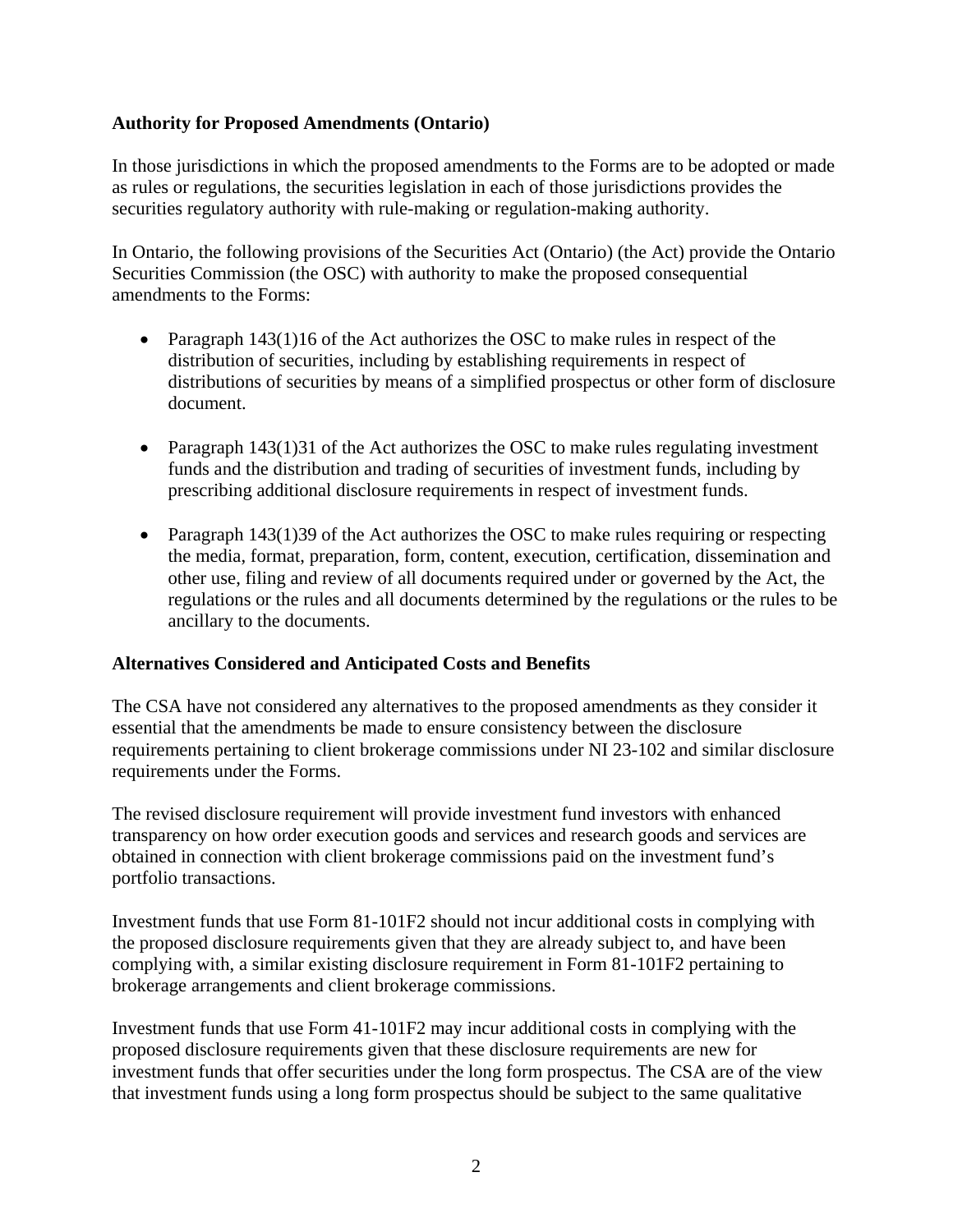disclosure requirements pertaining to client brokerage commissions as open-end investment funds using a simplified prospectus (Form 81-101F2), particularly when we consider that the current quantitative disclosure requirement under NI 81-106 is applicable to all types of investment funds.

The CSA expect that the costs entailed in complying with the new disclosure requirements will consist mainly of legal costs associated with the preparation of disclosure documents. For greater detail on the costs that portfolio advisers of investment funds may incur to comply with the requirements of NI 23-102, please refer to the cost-benefit analysis at Appendix B to the Notice of Proposed National Instrument 23-102 Use of Client Brokerage Commissions as Payment for Order Execution Services or Research Services published on January 11, 2008 at (2008) 31 OSCB 489.

# **Unpublished Materials**

In proposing the amendments to the Forms, the CSA have not relied on any significant unpublished study, report, or other material.

### **Request for Comments**

We invite interested parties to make written submissions concerning the proposed consequential amendments.

Please submit your comments in writing before **January 7, 2010**. If you are not sending your comments by fax, mail or hand delivery, please forward an electronic file containing your submission in Word, Windows format.

We cannot keep submissions confidential because securities legislation in certain provinces requires publication of a summary of the written comments received during the comment period.

### **Where to Send Your Comments**

Please address your comments to all of the CSA member commissions, as follows:

British Columbia Securities Commission Alberta Securities Commission Saskatchewan Financial Services Commission Manitoba Securities Commission Ontario Securities Commission Autorité des marchés financiers New Brunswick Securities Commission Office of the Attorney General, Prince Edward Island Nova Scotia Securities Commission Financial Services Regulation Division, Consumer and Commercial Affairs Branch, Department of Government Services, Newfoundland and Labrador Registrar of Securities, Government of Yukon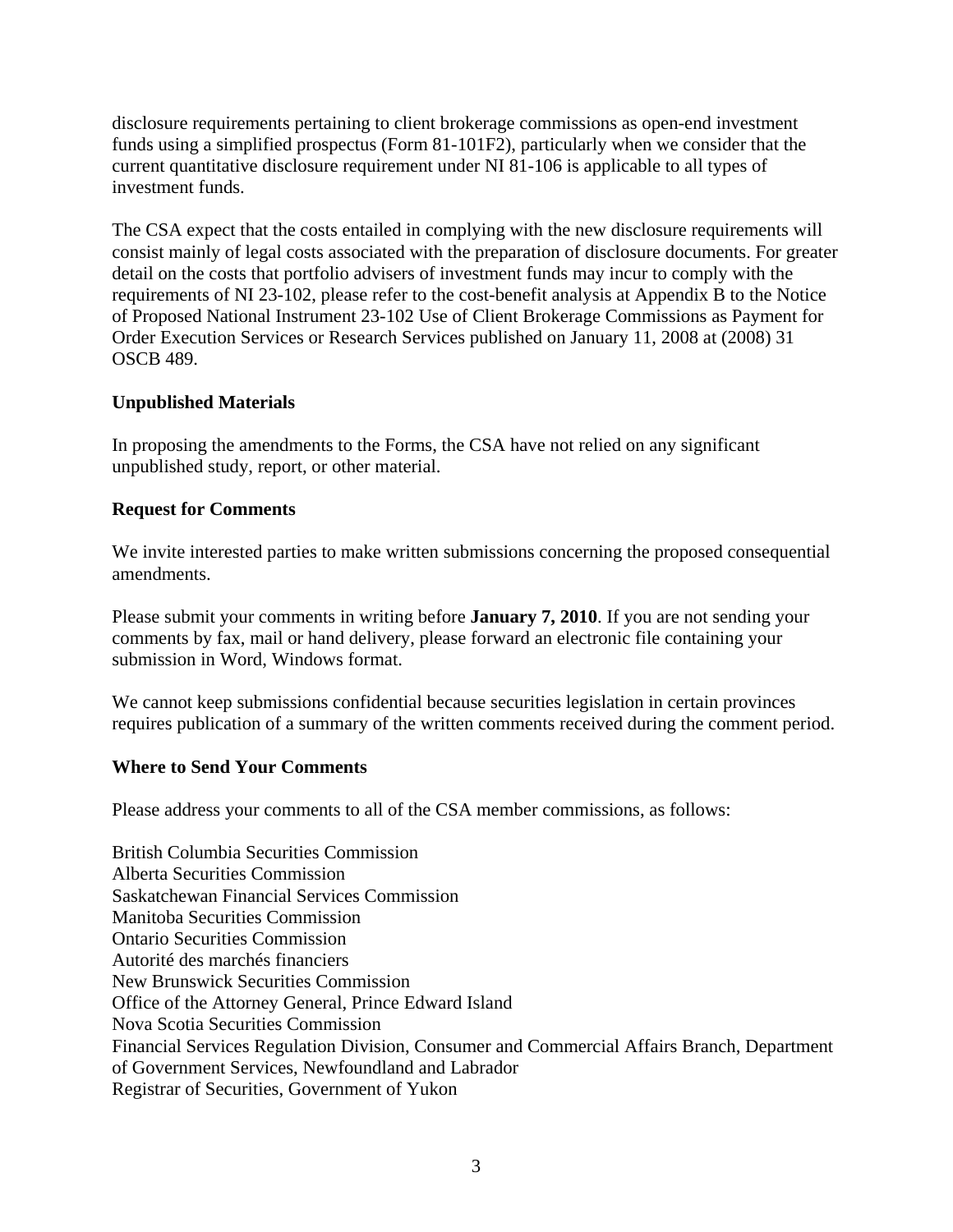Registrar of Securities, Department of Justice, Government of the Northwest Territories Superintendent, Securities Office, Government of Nunavut

Please send your comments **only** to the addresses below. Your comments will be forwarded to the remaining CSA member jurisdictions.

John Stevenson, Secretary Ontario Securities Commission 20 Queen Street West Suite 1903, Box 55 Toronto, Ontario M5H 3S8 Fax: 416-593-2318 Email: jstevenson@osc.gov.on.ca

Madame Anne-Marie Beaudoin Corporate Secretary Autorité des marchés financiers 800, square Victoria, 22<sup>e</sup> étage C.P. 246, Tour de la Bourse Montréal (Québec) H4Z 1G3 Fax: 514-864-6381 Email: consultation-en-cours@lautorite.qc.ca

#### **Questions**

Please refer your questions to any of:

Susan Thomas Legal Counsel, Investment Funds Ontario Securities Commission Phone: (416) 593-8076 Email: sthomas@osc.gov.on.ca

Vera Nunes Assistant Manager, Investment funds Ontario Securities Commission Phone: (416) 593-2311 Email: vnunes@osc.gov.on.ca

Meg Tassie Senior Advisor British Columbia Securities Commission Phone: (604) 899-6819 Email: MTassie@bcsc.bc.ca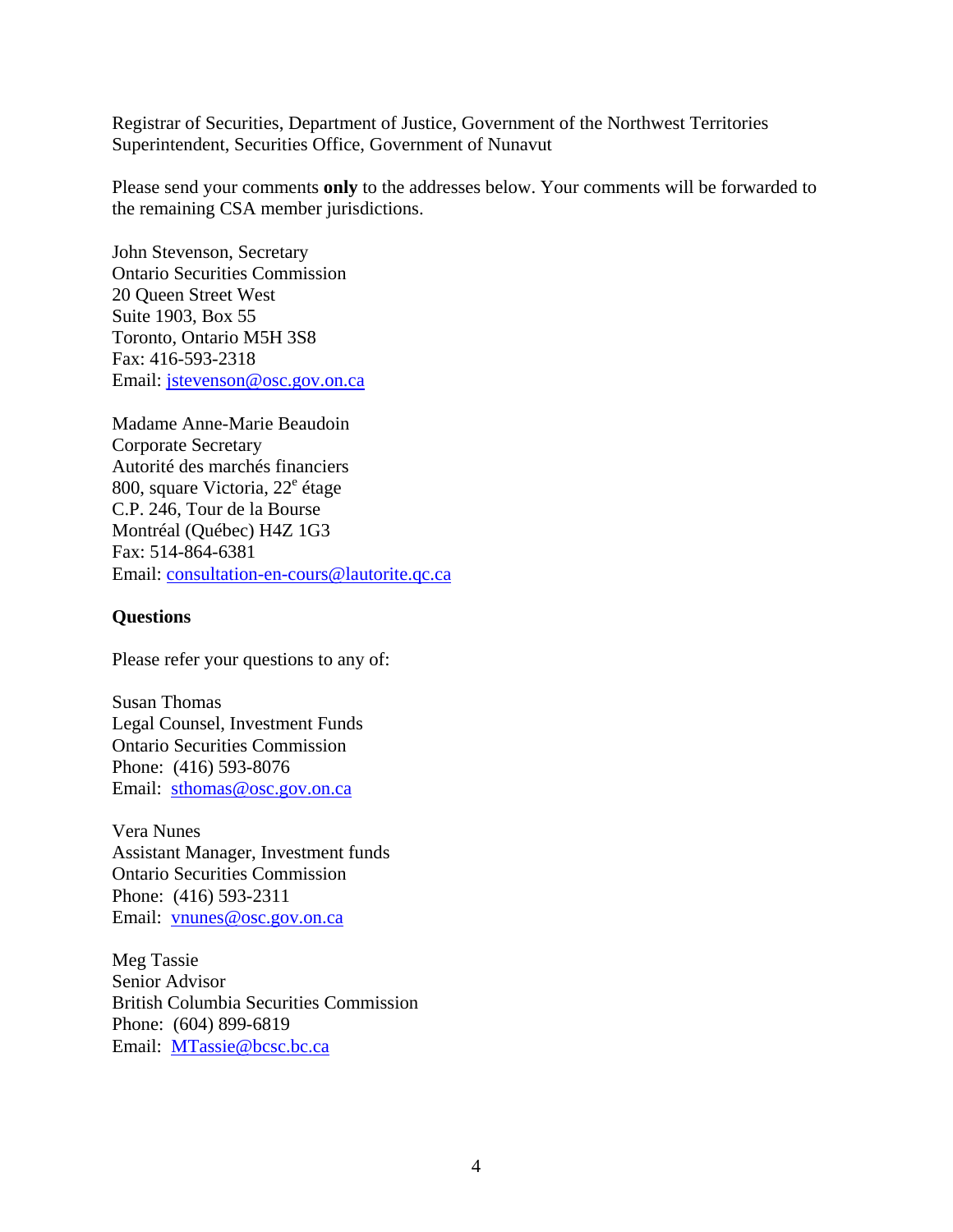Ian Kerr Senior Legal Counsel Alberta Securities Commission Phone: (403) 297-4225 Email: *ian.kerr@asc.ca* 

Dean Murrison Deputy Director, Legal & Registration Saskatchewan Financial Services Commission Phone: (306) 787-5879 Email: dean.murrison@sfsc.gov.sk.ca

Barbara Shourounis **Director** Saskatchewan Financial Services Commission Phone: (306) 787-5842 Email: barbara.shourounis@sfsc.gov.sk.ca

Bob Bouchard Director and Chief Administration Officer Manitoba Securities Commission Phone: (204) 945-2555 Email: Bob.Bouchard@gov.mb.ca

Doug Brown Director, Commission Secretary Manitoba Securities Commission Phone: (204) 945-0605 Email: Doug.Brown@gov.mb.ca

Serge Boisvert Analyste en réglementation Autorité des marchés financiers Phone: (514) 395-0337 ext. 4358 Email: Serge.Boisvert@lautorite.qc.ca

Jacques Doyon Senior Investment Funds Analyst Autorité des marchés financiers Phone: (514) 395-0337 ex. 4474 Email: Jacques.Doyon@lautorite.qc.ca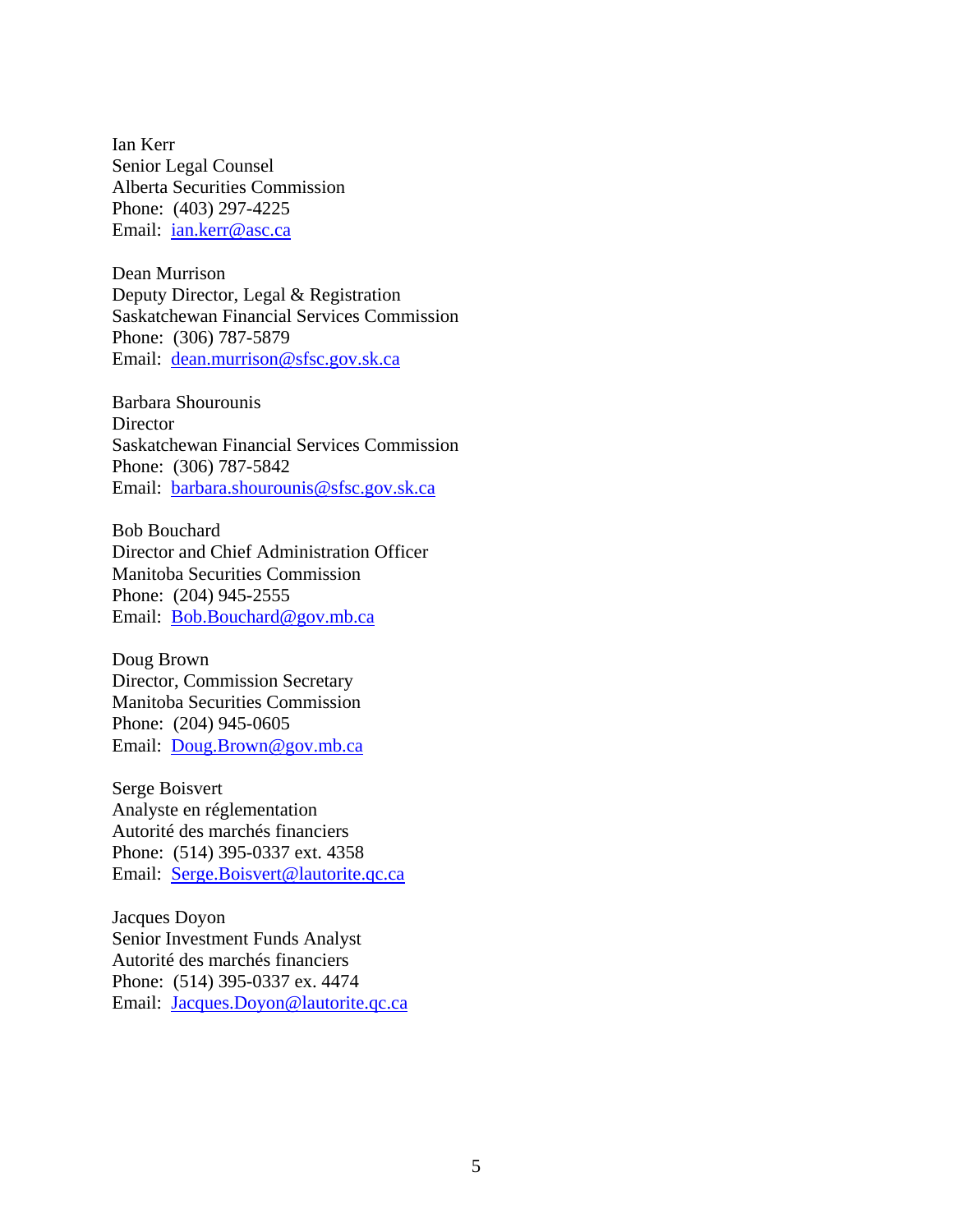Jason Alcorn Legal Counsel New Brunswick Securities Commission Phone: (506) 643-7857 Email: jason.alcorn@nbsc-cvmnb.ca

Susan Powell Senior Legal Counsel New Brunswick Securities Commission Phone: (506) 643-7697 Email: susan.powell@nbsc-cvmnb.ca

Katharine Tummon **Director** Consumer, Corporate and Insurance Services Registrar of Securities, Prince Edward Island Phone: (902) 368-4542 Email: kptummon@gov.pe.ca

Shirley Lee Securities Analyst Nova Scotia Securities Commission Phone: (902) 424-5441 Email: leesp@gov.ns.ca

Donald MacDougall Deputy Superintendent, Legal and Enforcement Securities Office, Northwest Territories Phone: (867) 920-8984 Email: Donald\_macdougall@gov.nt.ca

Winston Morris Assistant Deputy Minister, Consumer and Commercial Affairs and Superintendent of Securities Newfoundland and Labrador Securities Commission Phone: (709) 729-2570 Email: Winston.Morris@gov.nl.ca

Fred Pretorius Director of Corporate Affairs Superintendent of Securities, Yukon Territory Phone: (867) 667-5225 Email: Fred.Pretorius@gov.yk.ca